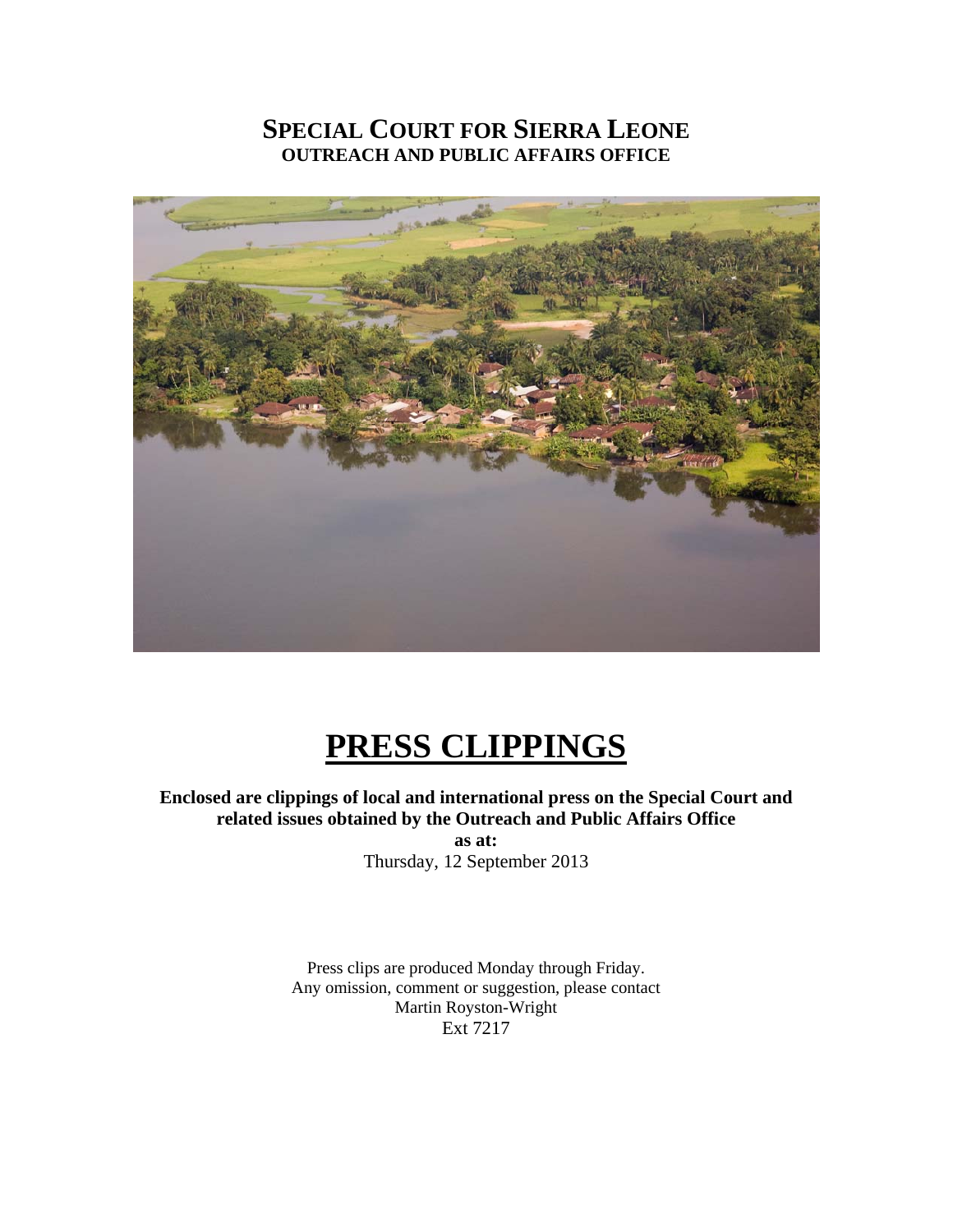| <b>Local News</b>                                                                              |           |
|------------------------------------------------------------------------------------------------|-----------|
| Taylor's Appeals Judgement Ready Sept. 26 / Salone Times                                       | Page 3    |
| <b>International News</b>                                                                      |           |
| German Scholar Publishes Book On Liberia / The New Dawn                                        | Pages 4-5 |
| N.J. Congressman's Bill Creating Syrian War Crimes Tribunals Gains Bipartisan Support / NJ.Com | Pages 6-7 |
| Cooperate Fully With International Criminal Court Trials / Amnesty International               | Pages 8-9 |
| STL Trial Judge Resigns / The Daily Star                                                       | Page 10   |
| STL Defense Criticizes State Over Cooperation / The Daily Star                                 | Page 11   |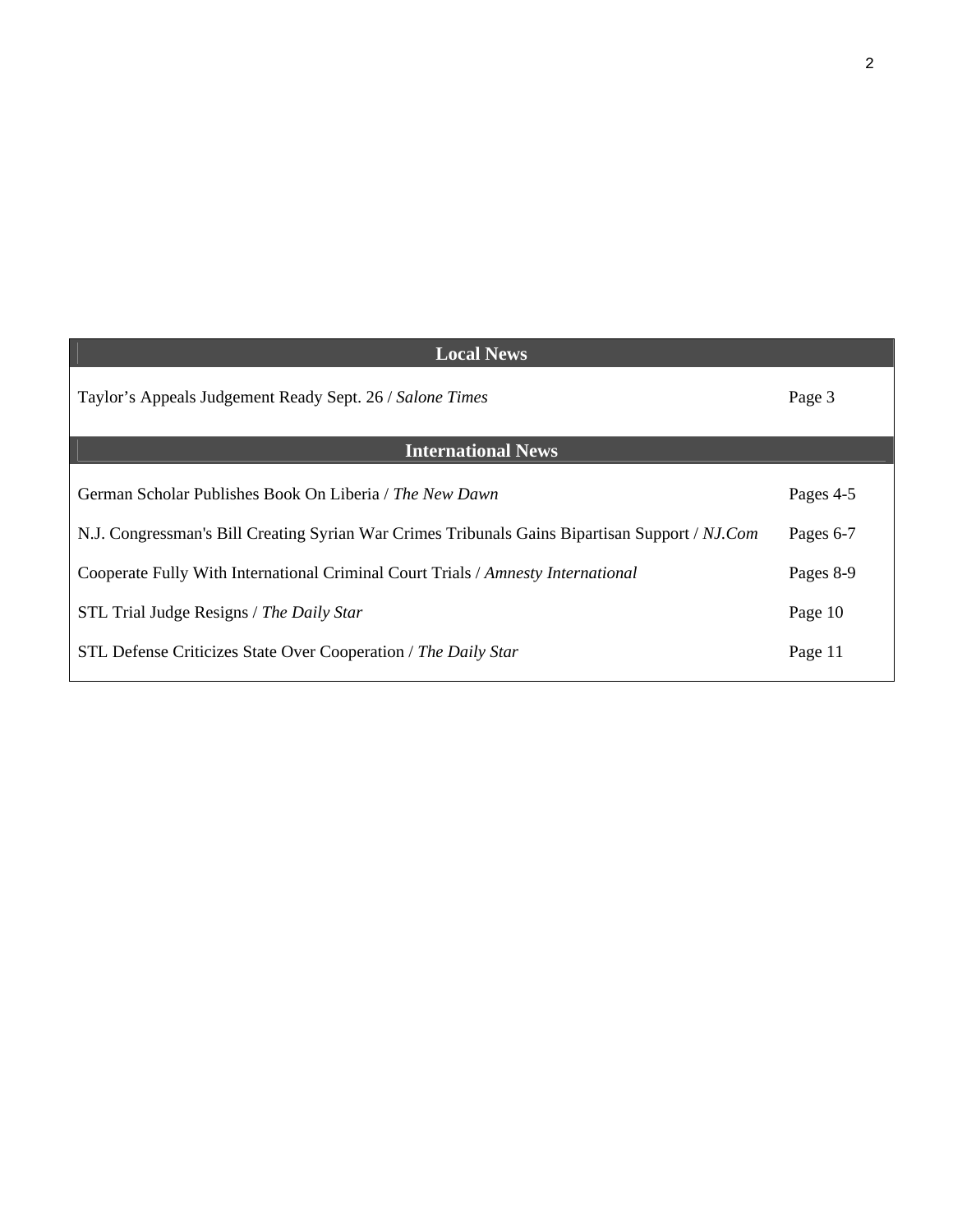#### Salone Times Thursday, 12 September 2013

# **Appeals Judgement Ready Sept. 26**

Freetown, Sept. (SLENA)- A recent press release issued out by the Special Court for Sierra Leone (SCSL) Outreach and Public Affairs office in Freetown has disclosed that judges of the Special Court's Appeals Chamber will deliver their appeal judgment in the trial of former Liberian President, Charles Taylor on Thursday 26th September in the Hague.

Sierra Leoneans would recall that on 26th April 2012, the Judges of Trial Chamber Two (2) found Mr. Taylor quilty on all counts of 11-count indictment. The Judges declared unanimously that he had participated in the planning of crimes, and of aiding and abetting crimes committed by rebel forces in Sierra Leone.

On 30th May 2012, the Trial Chamber sentenced him to a term of 50 years imprisonment.

The press statement also disclosed that the Defence appealed against the judgement and sentence on 42 grounds, arguing that the Trial Chamber had made systematic errors in the evaluation of evidence and in the application of law sufficiently serious to "reverse all findings of guilt entered against him" and to vacate the judgement. The Defence also argued that the 50 year sentence was "manifestly unreasonable"

The Release further stated that the Prosecution



had also appealed on (4) grounds, arguing that Mr. Taylor should have been found individually criminally responsible for ordering and instigating crimes committed by rebels in Sierra Leone.

The Prosecution also asked the Appeals Chamber to reverse the Trial Chamber's finding that crimes committed in certain areas of the Five Districts fell outside the scope of the indictment, and argued that the 50 year sentence was not "reflective of the inherent gravity of the totality of his criminal conduct and overall culpability" and should be increased to 80 years.

Charles Taylor was tried on an 11 count indictment, alleging (as violations of Article Three (3) common to The Geneva Conventions and of additional Protocol Two (2) acts of terrorism, murder, outrages upon personal dignity, cruel treatment and pillage (as crime against humanity) murder, rape. sexual slavery, other inhumane acts and enslavement, (as other serious violation of international humanitarian law) the conscription, enlistment or use of child ferd are bring to soldiers.

**BP/SLENA**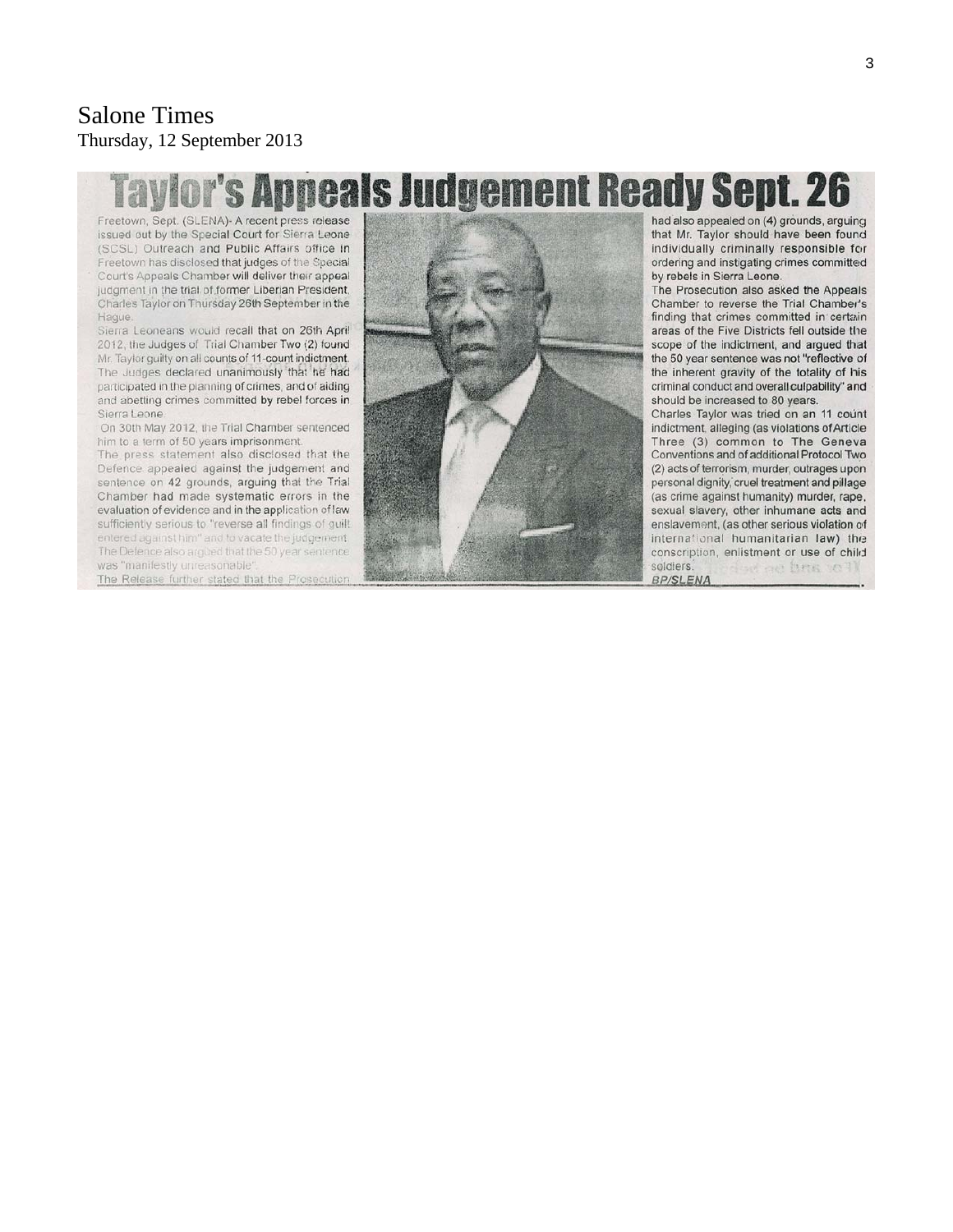#### The New Dawn (Monrovia)

Wednesday, 11 September 2013

#### **Liberia: German Scholar Publishes Book On Liberia**

A German scholar, Dr. Felix Gerdes, has written a book on Liberia's transition from war to peace titled, "Civil War and State Formation: The Political Economy of War and Peace in Liberia."

The book, published by the University of Chicago Press in the United States, comes as Liberia has just celebrated ten years of relatively peace and stability. Dr. Gerdes presents results of several years of research on Liberia's political development during and after 14 years of civil war.

The publication investigates the dynamics of the civil crisis and trends of the past ten years, while questioning some widely held ideas, including the First Civil War (1898-1996).

The German scholar challenged the idea that former President Charles Taylor became the most powerful warlord in Liberia merely because of ruthlessness and immense gains from natural resource exports.

According to him, Taylor's profits were often overestimated by observers yet the convicted ex-President was more widely popular than many would like to admit.

"The willingness of Liberians to support and follow him (Taylor) accounted for much of his strength. Taylor's popularity cannot be well understood by examining his deeds but by what he represented. And to many Liberians; Charles Taylor did not so much represent the greed and brutality of war, but the aspiration for a better future", the author told The NewDawn recently via email.

On Taylor's fall, the book dismisses the idea that it was first of all caused by outside forces, although his bad relations with important regional rulers were an important element.

"More importantly, however, Taylor failed to overcome old enmities and his regime eroded internally as too few indeed experienced the better future they had expected; new rivalries developed and disillusionment grew", the book narrated.

On recent elections here, Dr. Gerdes maintained that the elections of 2005 and 2011 were truly won by President Ellen Johnson-Sirleaf, noting that her first elections victory was due to having built a better network of supporters from important segments of society.

He observed that Madam Sirleaf's campaign process integrated rebels and former government elites, but was strongly rooted in the civilian Liberian society, making it remarkably inclusive, integrative and capable of attracting votes.

Commenting on Liberia's post-transition regime; the German Fellow said that President Ellen Johnson-Sirleaf faced enormous challenges when she took over saying, "The question was not so much which policies to pursue but finding the capacities that would allow the government to actually govern.

There was no structure through which to exercise authority. The civil service lay in ruins and elites were guarding their personal vested interests first of all. However, elite resistance against reform is strong and corruption deeply engrained in Liberia's political order, limiting powers of the president and progress of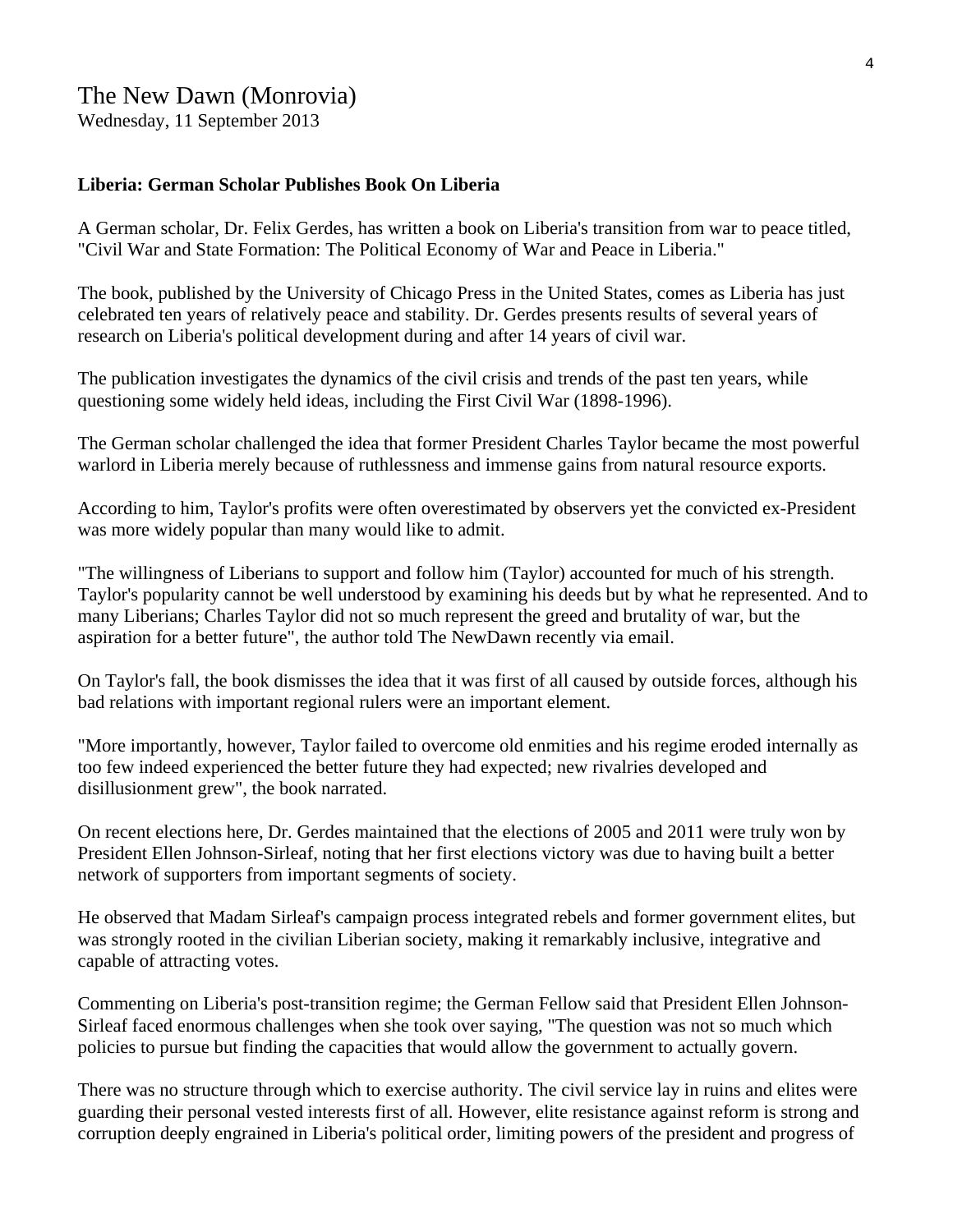reform." Dr. Gerdes however says the country might face a better future and prospects are not too bad, adding that Liberia is nowadays a far cry from the strict barriers between "Congo" and "Country" that were still in force in the 1970s, much less divided than in the 1980s, and the violence that characterized the 1990s is now hardly imaginable.

According to him, while life is still tough for most Liberians, they are much freer than they were historically, and have more opportunities to organize politically, express their opinion, and put pressure on their leaders to put them on the right tract.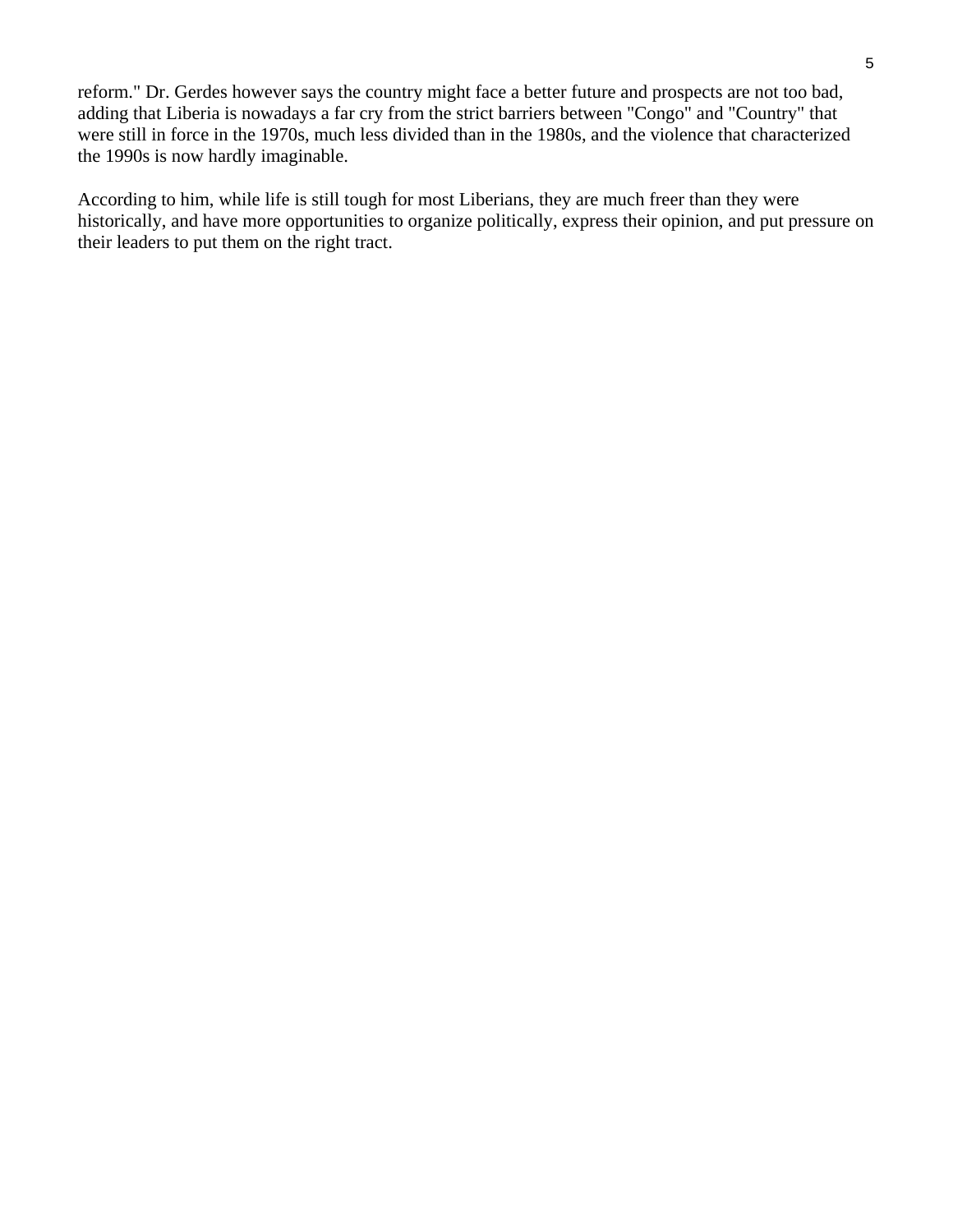New Jersey.Com Wednesday, 11 September 2013

#### **N.J. Congressman's bill creating Syrian war crimes tribunals gains bipartisan support**



By [Christopher Robbins/NJ.com](http://connect.nj.com/user/chrobbin/posts.html) 



*Legislation calling for a non-military response to Syria's use of chemical weapon sponsored by Rep. Chris Smith (R-4th) has been introduced in the U.S. House of Representatives with bipartisan support.Provided by Chris Smith* 

**WASHINGTON**– A New Jersey Congressman's proposal to address the ongoing Syrian chemical weapons crisis is gaining traction in the U.S. House of Representatives

A bipartisan group of congressmen has introduced

legislation authored by Rep. Chris Smith (R-4th) calling for the establishment of a war crimes tribunal to investigate and prosecute "war crimes, crimes against humanity, and genocide, whether committed by officials of the Government of Syria, or members or other groups involved in civil war in Syria."

"There is a non-lethal way to help ensure that Bashar al-Assad and other perpetrators of atrocities in Syria are held to account—not someday far in the future—but beginning now," Smith said in a Tuesday evening press release. "A Syrian War Crimes Tribunal is an effective alternative to missiles and bombs that carry huge risks of killing or maiming innocent civilians and exacerbating the conflict—all while putting American service members at risk."

Eight Republicans have teamed with two Democrats to co-sponsor the bill.

The resolution, H.Con.Res. 51, urges the President to "use our voice and vote" at the U.N. to create the Syrian War Crimes Tribunal. Smith referenced past war crimes tribunals including courts in Yugoslavia, Sierra Leone, and Rwanda that have made a difference. He noted that all three were established after hostilities ended but said waiting would be a mistake.

"A new sense of urgency and commitment requires initiating investigations and prosecutions now in order to send a clear message to genociders—and all those just following orders—that such barbaric behavior has dire personal consequences," Smith said.

As President Barack Obama argued that force is needed to deter the future use of chemical weapons in Syria and elsewhere in a televised address, Smith said the need for action does not equate to the need for force.

"Each day, the Obama team grows shriller suggesting that not using military force constitutes doing nothing," Smith said. "It's a false choice that ignores the fact that wielding powerful weapons against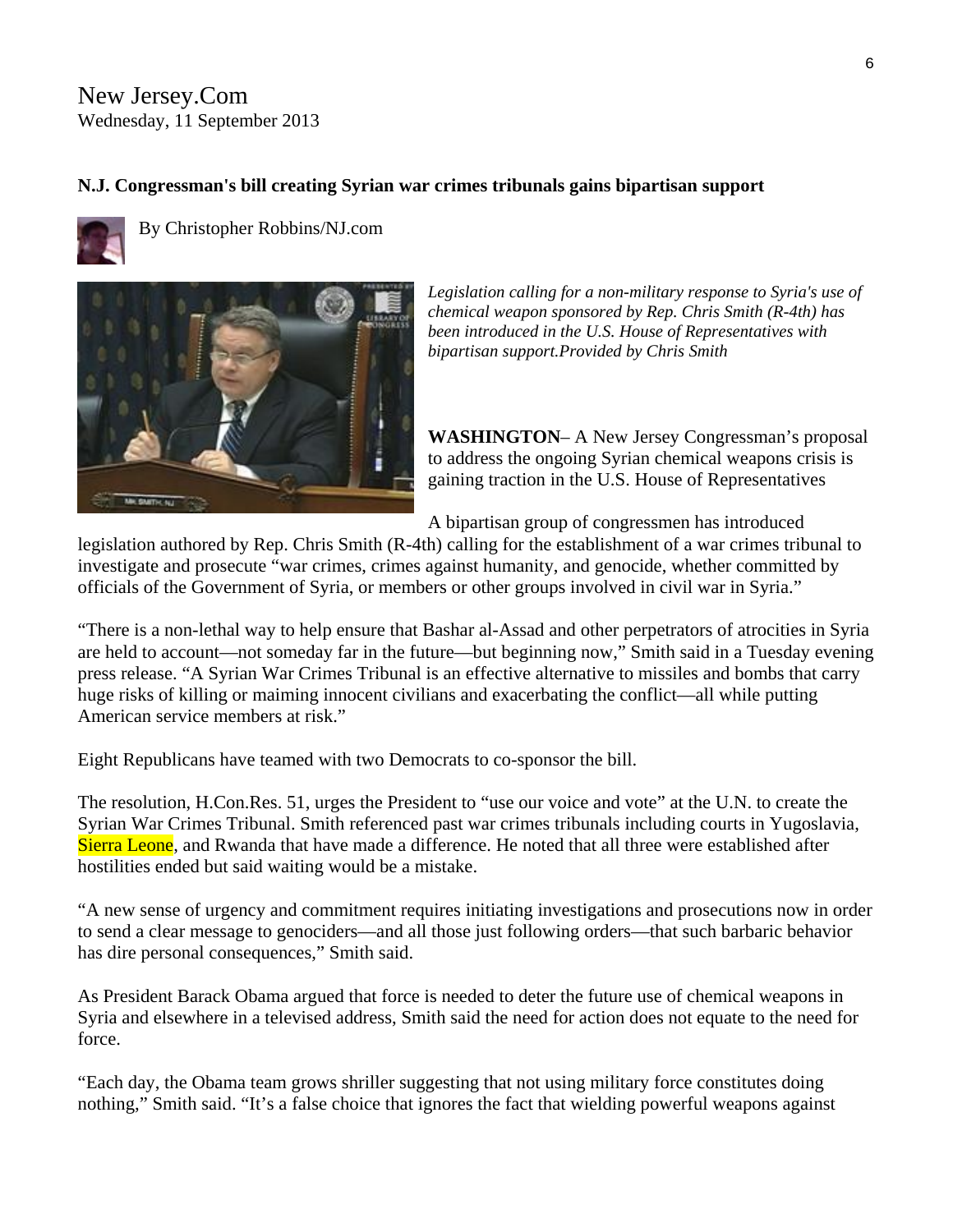Syria is fraught with potentially disastrous consequences not just inside the war-torn country but throughout the region."

Smith has also questioned whether an American military strike in Syria will aid religious extremists embedded amongst the revolution's opposition forces.

"In the President's rush to bomb, no one knows for sure whether U.S. strikes will mitigate or exacerbate the violence," Smith said. "With the rebels' ranks swelling with Al-Qaeda extremists, does military action by the United States help or hinder any future transition to humane and responsible governance in a free Syria?"

Smith also addressed skeptics, arguing that a tribunal is less likely to face a veto from Russia or China in the U.N. Security Council than military strikes, opening the door for an international response.

"With a herculean diplomatic push by the United States and other interested nations, past success in creating war crimes courts can indeed be prologue," Smith said. "Notwithstanding Russia's solidarity with Serbia during the war in the Balkans, the International Criminal Tribunal for the former Yugoslavia now in its 20th year, passed unanimously. Ditto for the special court in Sierra Leone in 2002. The Rwanda tribunal was created in 1994 with China choosing to abstain rather than veto."

Smith joins a chorus of conservative and liberal leaders pressuring the White House to consider alternative responses to a missile strike in Syria.

"It's time to switch gears, Mr. President," Smith said. "Fight to establish the Syria war crimes court and hold both Assad and the rebels who commit egregious crimes to account."

Smith, a senior member of the House Foreign Affairs Committee, [announced that he will vote against](http://www.nj.com/monmouth/index.ssf/2013/09/smith_proposes_syrian_tribunal_as_an_alternative_to_us_strikes.html) authorizing President Obama's plans for military strikes in Syria. At a Capitol Hill hearing last week, Smith questioned Secretary of State John Kerry about the Administration's record on human rights, especially and including in Syria.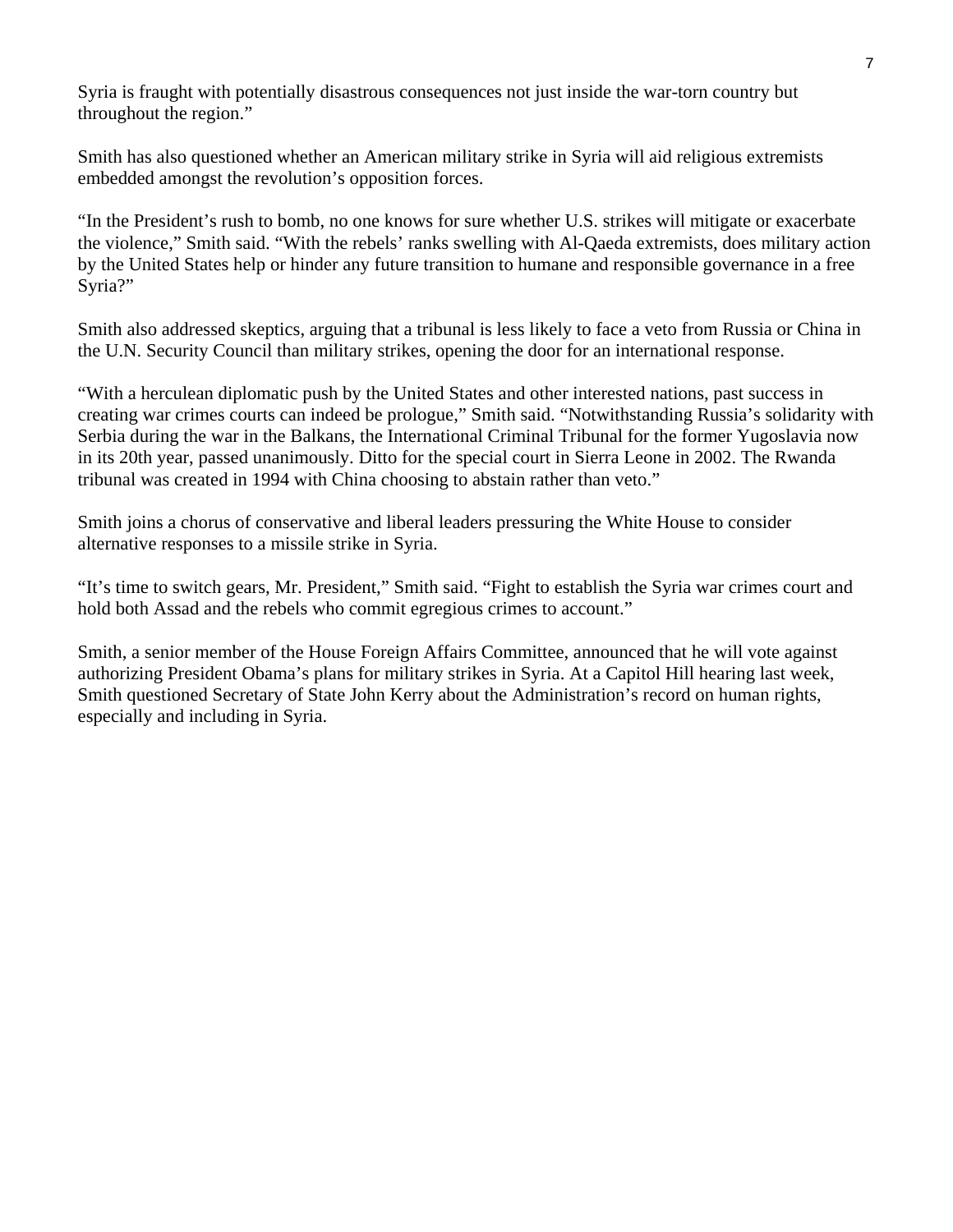#### Amnesty International

Wednesday, 11 September 2013

#### **Kenya: Cooperate fully with International Criminal Court trials**

The Kenyan authorities must cooperate fully with the International Criminal Court (ICC) to ensure justice is done for the victims of the 2007-8 post-election violence, Amnesty International said today ahead of the opening in The Hague of the trial of Deputy President William Ruto and broadcaster Joshua arap Sang.

"*The start of the ICC trial is an important opportunity to end impunity for the serious crimes committed in 2007/2008. Kenya must cooperate fully with the ICC and support its work to ensure a fair and effective process for the defendants, victims and witnesses, and for the Kenyan people*," said Netsanet Belay, Amnesty International's Africa programme director.

"Six years after post-election violence rocked the country, it is high time to prioritize the pursuit of justice for the hundreds and thousands of people who lost their lives or homes."

In 2009, the ICC Prosecutor stepped in to investigate crimes committed during the post-election violence, when the Court established that Kenya had failed to show it was taking adequate measures to investigate and prosecute the crimes which killed more than 1,000 people and displaced 600,000.



*Kenyan Vice President William Ruto is due to face the International Criminal Court tomorrow*.

*© LEX VAN LIESHOUT/AFP/Getty Images* 

Although the Kenyan authorities have stated that they will cooperate with the ICC, they have also made determined attempts before the United Nations Security Council, the African Union and most recently Kenya's Parliament to undermine and derail the ICC's work to pursue justice for these crimes.

"The government's recent efforts to politicize the ICC trials are deplorable, and must not be allowed to affect the commencement and future proceedings of this landmark trial," said Netsanet Belay.

"The authorities should focus their energy on ensuring justice, truth and reparation for the victims of many other crimes that the ICC is not able to deal with."

Deputy-President William Ruto and broadcaster Joshua arap Sang are accused of crimes against humanity including murder, forcible population transfer, and persecution.

They are appearing voluntarily before the ICC on summons, and must continue to cooperate fully with the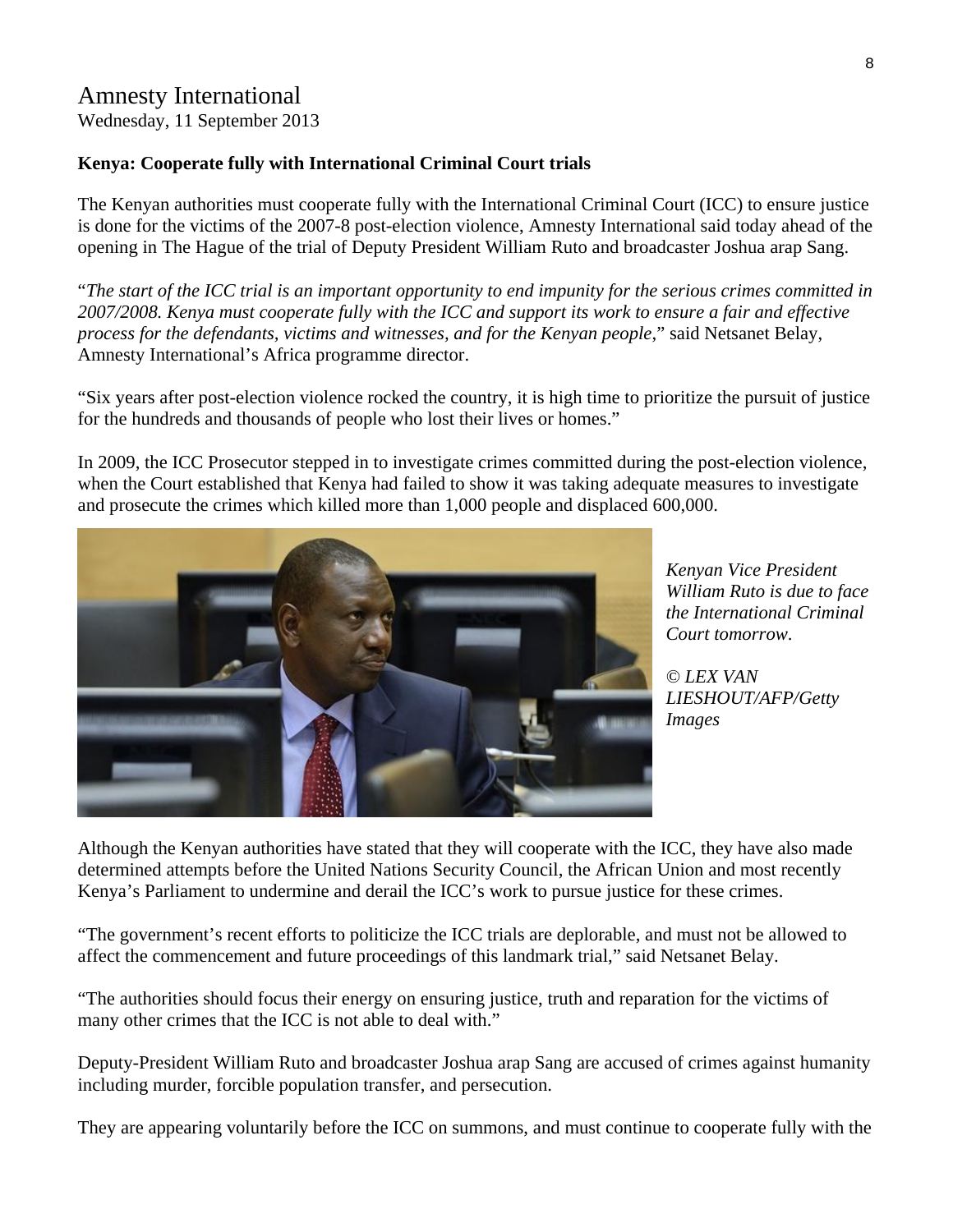proceedings, including attending the hearings as instructed. Failure to attend hearings could lead to the Court issuing arrest warrants which would require their surrender and possible detention in The Hague.

Risks relating to witnesses, including intimidation and interference with obtaining their testimony, have emerged as a significant challenge to the ICC's proceedings in Kenya. This situation has already led to some witnesses withdrawing from the ICC's cases.

In the last three months, four witnesses have withdrawn their cooperation from the trials – some citing security concerns.

"It is an extremely difficult environment for witnesses and victims who want to engage with the ICC's process. Any reports of witness interference or intimidation should be duly investigated by the ICC Prosecutor to determine whether they amount to offences against the administration of justice in the ICC Statute," said Netsanet Belay.

"The ICC has a responsibility to protect victims and witnesses and Kenya has an obligation to cooperate fully with its protection efforts and any investigations it conducts into interference or intimidation."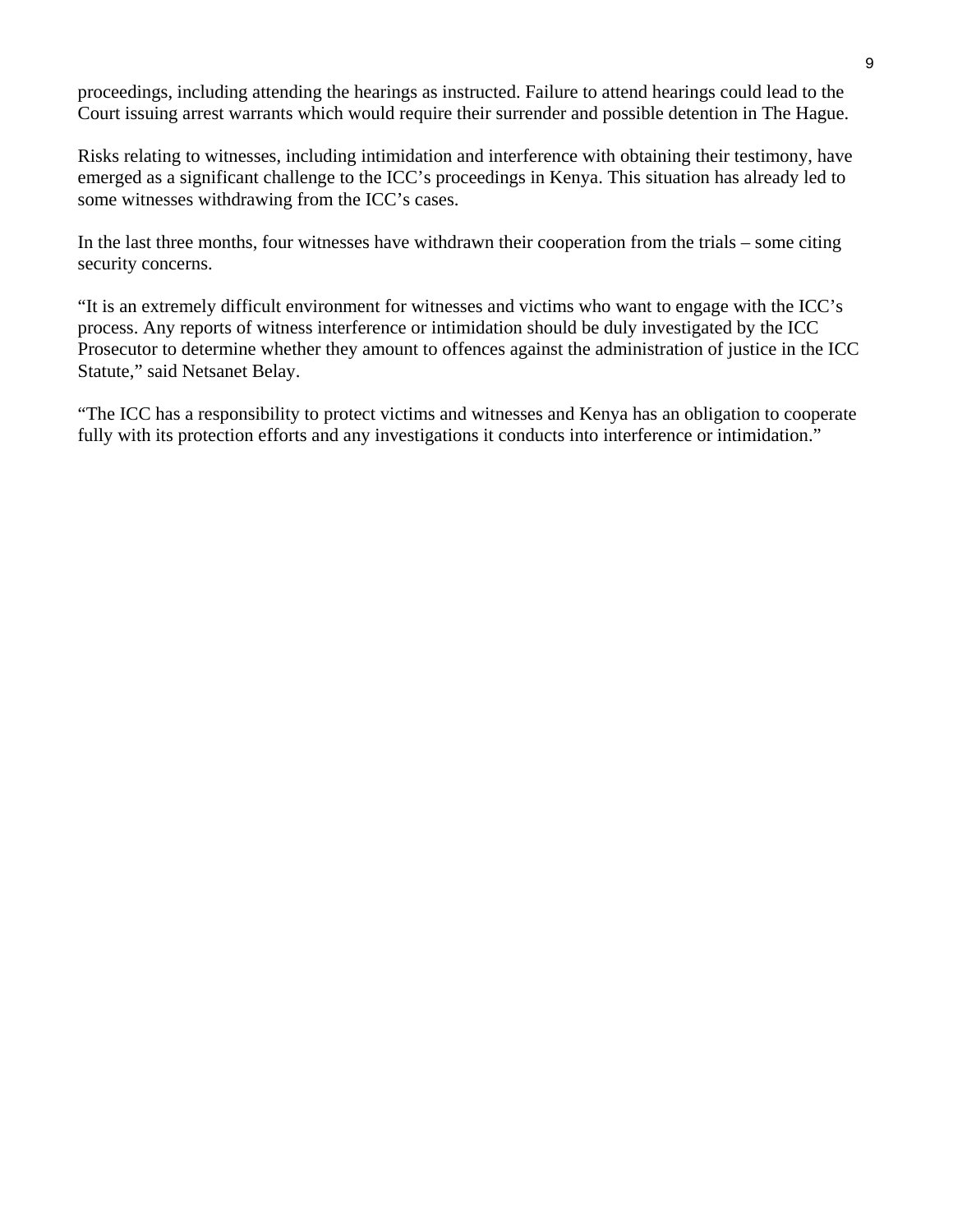The Daily Star Tuesday, 10 September 2013

#### **STL trial judge resigns**

#### By Kareem Shaheen

BEIRUT: The head of the trial chamber at the tribunal prosecuting the alleged killers of former Prime Minister [Rafik Hariri](javascript:void(0)) resigned Tuesday, the court said in a statement.

Judge Robert Roth's resignation is the latest high-profile departure from the [Special Tribunal](javascript:void(0)) for Lebanon, which is preparing to try in absentia four [Hezbollah](javascript:void(0)) members accused of carrying out the 14 February 2005 attack that killed Hariri and 22 others.



*Trial Chamber President Judge Robert Roth. (The Daily Star/STL, HO)* 

Roth was elected in 2011 as the presiding judge of the trial chamber.

The court's registrar, Herman von Hebel, stepped down in March after being appointed to the International Criminal Court.

The resignation sheds doubts on whether the

STL will be able to meet its schedule for the start of the trial in January. The court can appoint one of two alternate judges to the chamber, including Judge [Walid Akoum](javascript:void(0)) who is from Lebanon.

The STL said the resignation would not impact trial preparation.

"The resignation of Judge Roth does not impede the preparations that are currently under way for a fair and expeditious trial," the court said in statement. "The Special Tribunal for [Lebanon](javascript:void(0)) has mechanisms in place to ensure that its mandate is met, including the possibility of assigning an Alternate Judge in the event of a resignation."